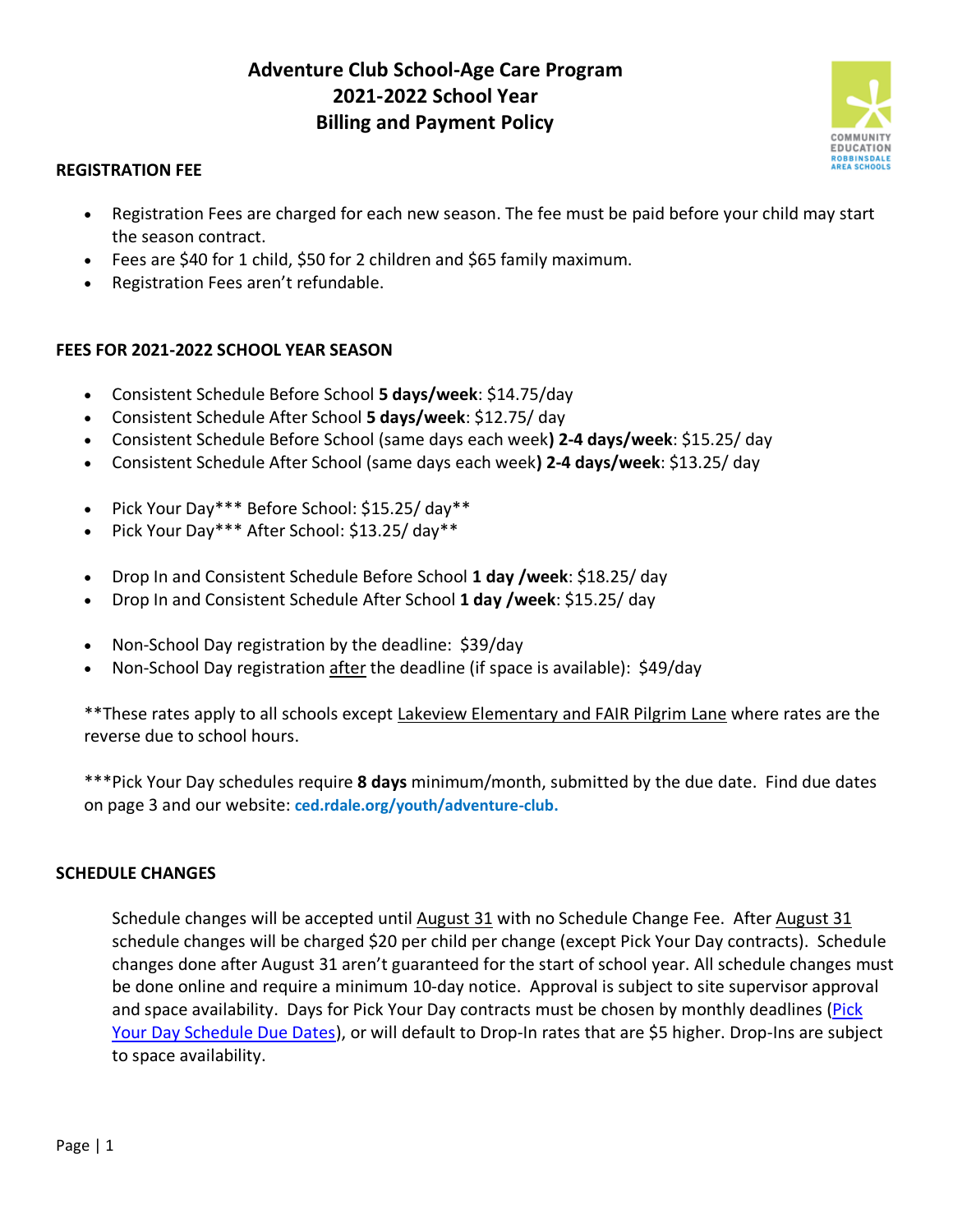#### **BILLING INFORMATION**

Payments are due bi-weekly on Mondays. Invoices are sent via email on Monday one week prior to the due date. Payments not received within **3 days** of the due date will incur a \$5 Late Payment Fee automatically. Parents/Guardians are financially responsible for **all** days contracted regardless of attendance. Adventure Club reserves the right to terminate accounts that fall behind on payments.

# **TUITION AND FEES**

- Fees are based on a child's accepted contract. Parents/Guardians are financially responsible for all days contracted.
- Registrations for the school year and summer are separate. The registration fee must be paid before a child may start a new season contract.
- The first payment is due approximately one week prior to the first day of school. All payments are due bi-weekly on Mondays.
- Payments may be made online at [https://rdale.ce.eleyo.com](https://rdale.ce.eleyo.com/) with check, credit or debit card. Cash payments may be made only at the Adventure Club Business Office, 3725 Pilgrim - Lane Door 11, Plymouth, MN 55441. Staffing hours may vary so it's necessary to call ahead: 763-504-5320.
- A receipt for payment will be automatically emailed to the account holder when payment is received. Additional receipts may be printed from your online account.
- Accounts are automatically assessed a \$5 Late Payment Fee if payment isn't received within 3 days of the due date. Accounts that aren't at \$0 balance on the last day of the bi-weekly cycle will be subject to termination.
- Schedule changes will be accepted, pending availability, when submitted via your online account prior to the start of a new billing cycle. A \$20 Schedule Change Fee per child per change is charged.
- Non-School Days aren't included in regular tuition and have separate registration online at [https://rdale.ce.eleyo.com.](https://rdale.ce.eleyo.com/)
- Withdrawal from the Adventure Club program requires a 10-day notice and must be done online.

# **VACATION CREDIT**

- Vacation Credit is given for planned absences of five (5) consecutive days only. Each child enrolled may receive one Vacation Credit per school year.
- Credit is 50% of the child's weekly schedule.
- To receive the credit, parents/guardians must contact the site supervisor before a planned vacation to complete a Vacation Credit Form.
- An unplanned extended absence, such as a medical absence, should be reported to the site supervisor immediately on the first day absent. For a long-term absence from which the child may return, parents/guardians may change their child's schedule option. A Schedule Change Fee will be charged.